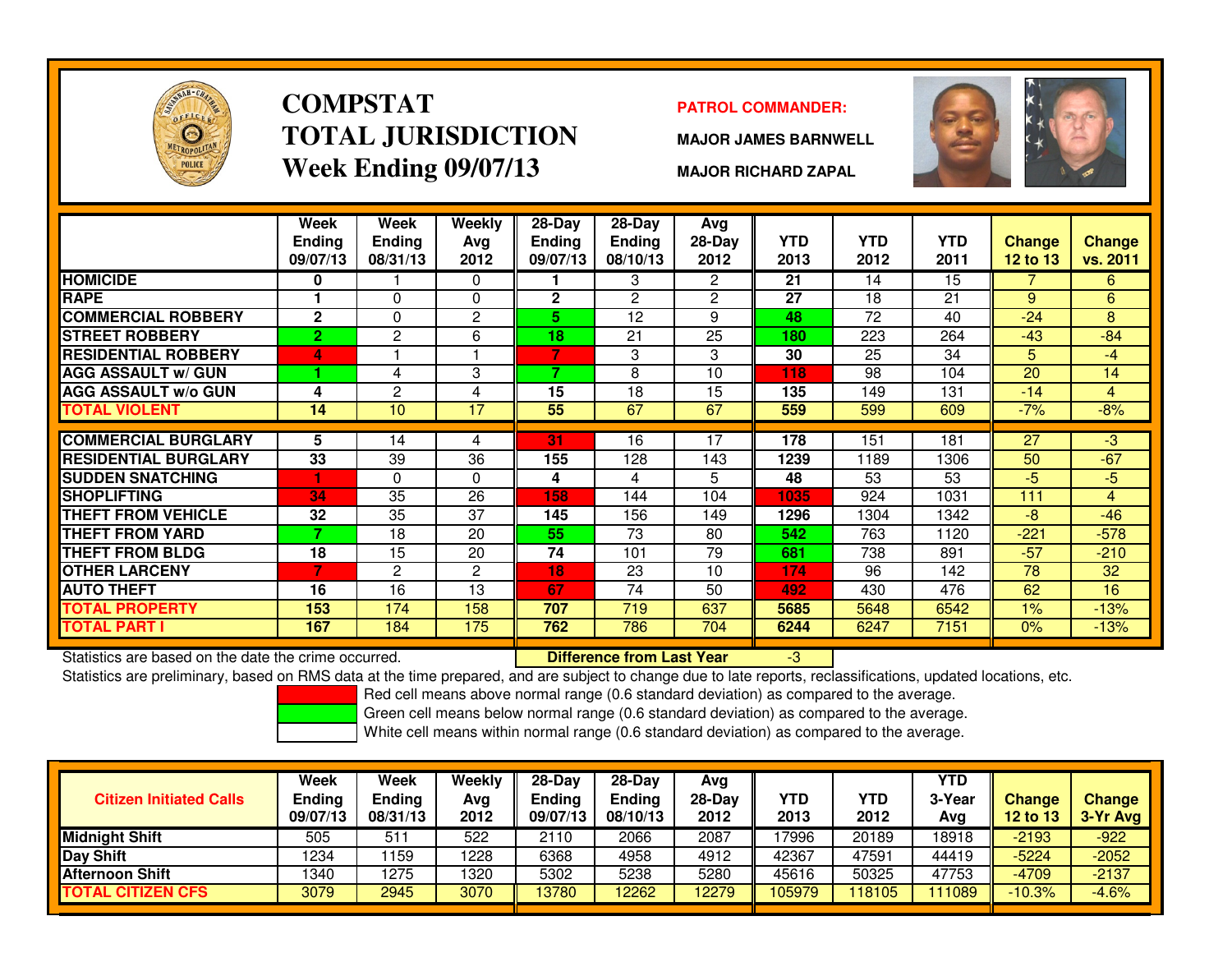

## **COMPSTATWEST CHATHAM PRECINCTWeek Ending 09/07/13**

### **PRECINCT COMMANDER:**

**CAPT. PHILIP REILLEY**



|                             | Week<br><b>Ending</b><br>09/07/13 | Week<br><b>Ending</b><br>08/31/13 | Weekly<br>Avg<br>2012 | 28-Day<br><b>Ending</b><br>09/07/13 | $28$ -Day<br><b>Ending</b><br>08/10/13 | Avg<br>28-Day<br>2012    | <b>YTD</b><br>2013 | <b>YTD</b><br>2012 | <b>YTD</b><br>2011 | <b>Change</b><br><b>12 to 13</b> | <b>Change</b><br>vs. 2011 |
|-----------------------------|-----------------------------------|-----------------------------------|-----------------------|-------------------------------------|----------------------------------------|--------------------------|--------------------|--------------------|--------------------|----------------------------------|---------------------------|
| <b>HOMICIDE</b>             | 0                                 | 0                                 | 0                     | 0                                   | 0                                      | $\Omega$                 |                    | $\Omega$           | $\overline{2}$     |                                  | $\blacksquare$            |
| <b>RAPE</b>                 | $\mathbf{0}$                      | 0                                 | 0                     | $\mathbf{0}$                        |                                        |                          | 6                  | 5                  | 5                  |                                  |                           |
| <b>COMMERCIAL ROBBERY</b>   | $\mathbf{0}$                      | $\Omega$                          | 0                     | $\bf{0}$                            | $\mathbf{0}$                           | $\overline{2}$           | 4                  | 15                 | 8                  | $-11$                            | $-4$                      |
| <b>STREET ROBBERY</b>       |                                   | 0                                 |                       | 5                                   |                                        | 3                        | 20                 | 29                 | 32                 | $-9$                             | $-12$                     |
| <b>RESIDENTIAL ROBBERY</b>  | $\bf{0}$                          | $\Omega$                          | 0                     | $\mathbf{0}$                        |                                        | $\Omega$                 | 5                  | 3                  | 5                  | 2                                | $\mathbf{0}$              |
| <b>AGG ASSAULT w/ GUN</b>   | $\bf{0}$                          | $\Omega$                          | 0                     |                                     |                                        |                          | 12                 | 11                 | 23                 |                                  | $-11$                     |
| <b>AGG ASSAULT w/o GUN</b>  | $\bf{0}$                          | 0                                 |                       | 3                                   | 3                                      | 2                        | 23                 | 21                 | 24                 | $\overline{2}$                   | $-1$                      |
| <b>TOTAL VIOLENT</b>        |                                   | $\mathbf{0}$                      | $\overline{2}$        | 9                                   | 7                                      | 9                        | 71                 | 84                 | 99                 | $-15%$                           | $-28%$                    |
|                             |                                   |                                   |                       |                                     |                                        |                          |                    |                    |                    |                                  |                           |
| <b>COMMERCIAL BURGLARY</b>  |                                   |                                   |                       | 4                                   | 3                                      | 3                        | 22                 | 23                 | 20                 | -1                               | $\overline{2}$            |
| <b>RESIDENTIAL BURGLARY</b> | 3                                 | $\overline{ }$                    | 6                     | $\overline{25}$                     | 24                                     | 23                       | 203                | 193                | 192                | 10                               | 11                        |
| <b>ISUDDEN SNATCHING</b>    | $\bf{0}$                          | 0                                 | 0                     | 0                                   | $\Omega$                               |                          | $\bf{0}$           | $\overline{7}$     | 6                  | $-7$                             | $-6$                      |
| <b>SHOPLIFTING</b>          | 3                                 | $\mathbf{2}$                      | $\mathbf{2}$          | 13                                  | 11                                     | 10                       | 101                | 87                 | 110                | 14                               | -9                        |
| <b>THEFT FROM VEHICLE</b>   | $\overline{9}$                    | 4                                 | 5                     | 25                                  | 18                                     | 22                       | 183                | 179                | 185                | 4                                | $-2$                      |
| <b>THEFT FROM YARD</b>      | $\bf{0}$                          | 4                                 | 3                     | 10                                  | $\overline{7}$                         | 13                       | 71                 | 119                | 188                | $-48$                            | $-117$                    |
| <b>THEFT FROM BLDG</b>      | 6                                 |                                   | 3                     | 17                                  | 13                                     | 12                       | 97                 | 120                | 144                | $-23$                            | $-47$                     |
| <b>OTHER LARCENY</b>        | $\mathbf{0}$                      | 0                                 | 0                     | $\mathbf 2$                         | 3                                      | $\mathbf{2}$             | 13                 | 16                 | 27                 | $-3$                             | $-14$                     |
| <b>AUTO THEFT</b>           | 4                                 | 5                                 | $\mathbf{2}$          | 12                                  | 9                                      | $\overline{\phantom{0}}$ | 72                 | 57                 | 105                | 15                               | $-33$                     |
| <b>TOTAL PROPERTY</b>       | 26                                | 24                                | 23                    | 108                                 | 88                                     | 91                       | 762                | 801                | 977                | $-5%$                            | $-22%$                    |
| <b>TOTAL PART I</b>         | 27                                | 24                                | 25                    | 117                                 | 95                                     | 101                      | 833                | 885                | 1076               | $-6%$                            | $-23%$                    |

Statistics are based on the date the crime occurred. **Difference from Last Year** 

Statistics are based on the date the crime occurred.<br>Statistics are preliminary, based on RMS data at the time prepared, and are subject to change due to late reports, reclassifications, updated locations, etc.

Red cell means above normal range (0.6 standard deviation) as compared to the average.

Green cell means below normal range (0.6 standard deviation) as compared to the average.

| <b>Citizen Initiated Calls</b> | Week<br><b>Ending</b><br>09/07/13 | Week<br><b>Ending</b><br>08/31/13 | Weekly<br>Avg<br>2012 | $28-Dav$<br><b>Ending</b><br>09/07/13 | $28-Dav$<br><b>Ending</b><br>08/10/13 | Avg<br>28-Day<br>2012 | YTD<br>2013 | YTD<br>2012 | <b>YTD</b><br>3-Year<br>Avg | <b>Change</b><br><b>12 to 13</b> | <b>Change</b><br>3-Yr Avg |
|--------------------------------|-----------------------------------|-----------------------------------|-----------------------|---------------------------------------|---------------------------------------|-----------------------|-------------|-------------|-----------------------------|----------------------------------|---------------------------|
| <b>Midnight Shift</b>          | 92                                | 10                                | 100                   | 420                                   | 420                                   | 401                   | 3464        | 4047        | 3698                        | $-583$                           | $-234$                    |
| Day Shift                      | 248                               | 254                               | 248                   | 2523                                  | 1049                                  | 993                   | 8653        | 9503        | 8991                        | $-850$                           | $-338$                    |
| <b>Afternoon Shift</b>         | 260                               | 287                               | 271                   | 115                                   | 962                                   | 1086                  | 9343        | 10235       | 9783                        | $-892$                           | $-440$                    |
| <b>TOTAL CITIZEN CFS</b>       | 600                               | 600                               | 620                   | 4058                                  | 2431                                  | 2479                  | 21460       | 23785       | 22472                       | $-9.8%$                          | $-4.5%$                   |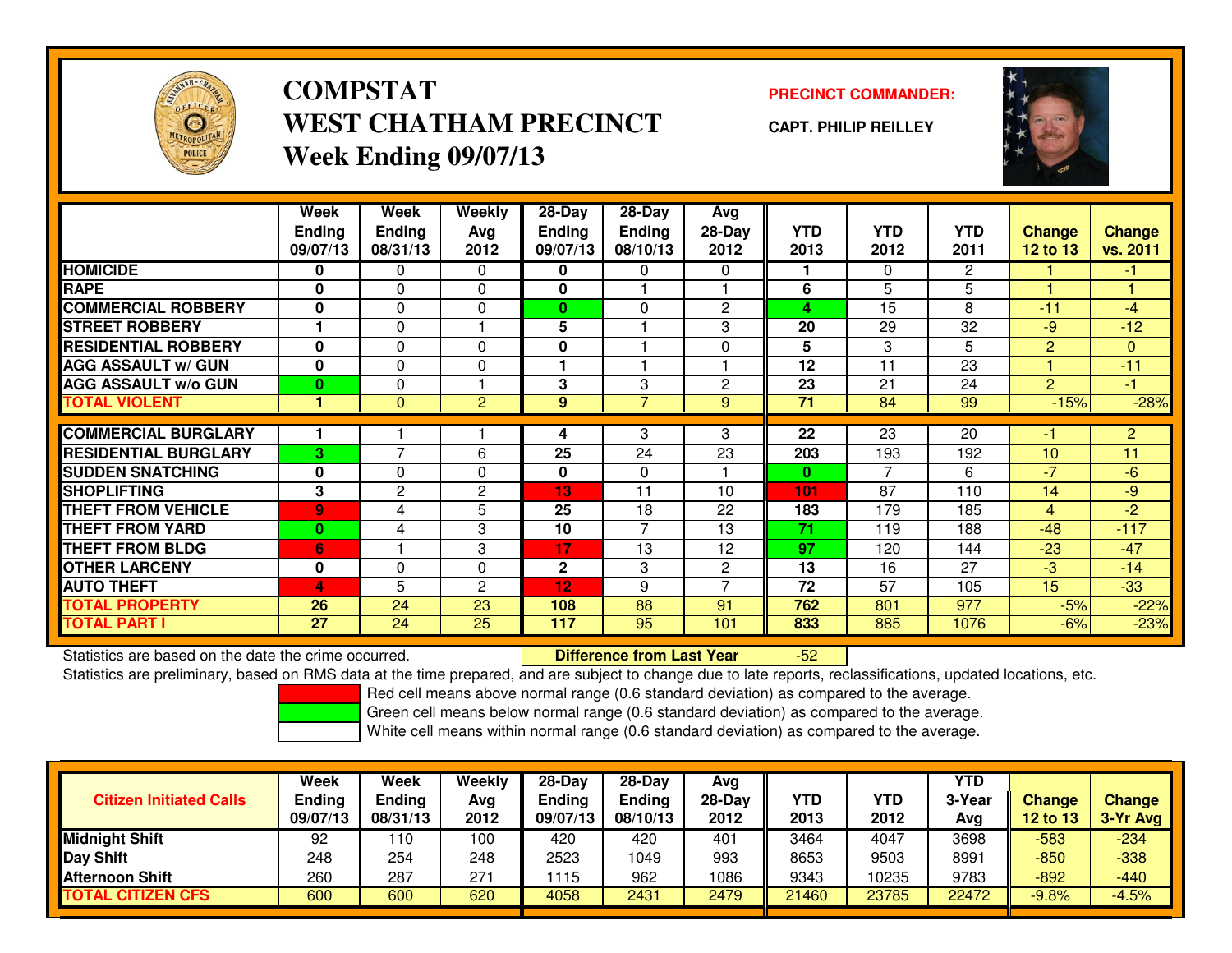

## **COMPSTATDOWNTOWN PRECINCTWeek Ending 09/07/13**

#### **PRECINCT COMMANDER:**

**CAPT. MIKE WILKINS**



|                             | Week           | Week            | Weekly         | $28 - Day$    | $28 - Day$     | Avg            |            |            |            |                 |                |
|-----------------------------|----------------|-----------------|----------------|---------------|----------------|----------------|------------|------------|------------|-----------------|----------------|
|                             | <b>Ending</b>  | <b>Ending</b>   | Avg            | <b>Ending</b> | <b>Ending</b>  | 28-Day         | <b>YTD</b> | <b>YTD</b> | <b>YTD</b> | <b>Change</b>   | <b>Change</b>  |
|                             | 09/07/13       | 08/31/13        | 2012           | 09/07/13      | 08/10/13       | 2012           | 2013       | 2012       | 2011       | <b>12 to 13</b> | vs. 2011       |
| <b>HOMICIDE</b>             | 0              |                 | 0              |               |                |                | 8          | 5          | 4          | 3               | $\overline{4}$ |
| <b>RAPE</b>                 | $\bf{0}$       | $\Omega$        | 0              | 0             | $\Omega$       | $\Omega$       | 6          | 5          | 4          |                 | $\overline{2}$ |
| <b>COMMERCIAL ROBBERY</b>   | $\bf{0}$       | $\Omega$        | 0              |               | 3              |                | 9          | 8          | 5          |                 | $\overline{4}$ |
| <b>STREET ROBBERY</b>       |                | 0               | $\overline{c}$ | 5             | 6              | 8              | 69         | 70         | 73         | -1              | -4             |
| <b>RESIDENTIAL ROBBERY</b>  | $\bf{0}$       | $\Omega$        | $\Omega$       | $\mathbf{0}$  |                |                | 5          | 5          | 10         | $\Omega$        | $-5$           |
| <b>AGG ASSAULT w/ GUN</b>   |                | $\Omega$        |                |               | $\mathbf{2}$   | $\overline{2}$ | 30         | 17         | 22         | 13              | 8              |
| <b>AGG ASSAULT w/o GUN</b>  | $\bf{0}$       |                 |                | 2.            | 4              | 5              | 29         | 46         | 25         | $-17$           | $\overline{4}$ |
| <b>TOTAL VIOLENT</b>        | $\overline{2}$ | 2               | 4              | 10            | 17             | 17             | 156        | 156        | 143        | 0%              | 9%             |
|                             |                |                 |                |               |                |                |            |            |            |                 |                |
| <b>COMMERCIAL BURGLARY</b>  | 0              | 4               |                | 5             |                | $\overline{2}$ | 22         | 21         | 35         |                 | $-13$          |
| <b>RESIDENTIAL BURGLARY</b> |                | 2               | 3              | 11            | 9              | 12             | 120        | 108        | 134        | 12              | $-14$          |
| <b>SUDDEN SNATCHING</b>     |                | 0               | 0              | $\mathbf{2}$  | $\overline{2}$ | $\overline{2}$ | 26         | 25         | 19         |                 | $\overline{7}$ |
| <b>SHOPLIFTING</b>          | 5              | $\overline{ }$  | 3              | 30            | 25             | 11             | 143        | 94         | 118        | 49              | 25             |
| <b>THEFT FROM VEHICLE</b>   | 4              | 5               | $\overline{7}$ | 23            | 46             | 29             | 263        | 266        | 238        | $-3$            | 25             |
| <b>THEFT FROM YARD</b>      |                | $\mathbf{2}$    | 5              | 15            | 26             | 19             | 170        | 163        | 271        | $\overline{7}$  | $-101$         |
| <b>THEFT FROM BLDG</b>      | $\overline{2}$ | 5               | 5              | 11            | 21             | 18             | 125        | 164        | 180        | $-39$           | $-55$          |
| <b>OTHER LARCENY</b>        | $\overline{2}$ | 0               | 1              | 4.            | 9              | $\overline{2}$ | 43         | 19         | 45         | 24              | $-2$           |
| <b>AUTO THEFT</b>           |                | 2               | 2              | 10            | 15             | 8              | 83         | 66         | 57         | 17              | 26             |
| <b>TOTAL PROPERTY</b>       | 17             | 27              | 25             | 111           | 154            | 104            | 995        | 926        | 1097       | 7%              | $-9%$          |
| <b>TOTAL PART I</b>         | 19             | $\overline{29}$ | 30             | 121           | 171            | 121            | 1151       | 1082       | 1240       | 6%              | $-7%$          |

Statistics are based on the date the crime occurred. **Difference from Last Year** 

Statistics are based on the date the crime occurred. **Extence to Lub Tufference from Last Year to the Constant**<br>Statistics are preliminary, based on RMS data at the time prepared, and are subject to change due to late repo

Red cell means above normal range (0.6 standard deviation) as compared to the average.

Green cell means below normal range (0.6 standard deviation) as compared to the average.

| <b>Citizen Initiated Calls</b> | Week<br><b>Ending</b><br>09/07/13 | Week<br>Ending<br>08/31/13 | Weekly<br>Avg<br>2012 | $28-Day$<br><b>Ending</b><br>09/07/13 | $28 - Day$<br><b>Ending</b><br>08/10/13 | Avg<br>28-Day<br>2012 | YTD<br>2013 | YTD<br>2012 | <b>YTD</b><br>3-Year<br>Avg | <b>Change</b><br><b>12 to 13</b> | Change<br>3-Yr Avg |
|--------------------------------|-----------------------------------|----------------------------|-----------------------|---------------------------------------|-----------------------------------------|-----------------------|-------------|-------------|-----------------------------|----------------------------------|--------------------|
| <b>Midnight Shift</b>          | 92                                | 100                        | 120                   | 430                                   | 431                                     | 480                   | 3886        | 4492        | 4215                        | -606                             | $-329$             |
| <b>Day Shift</b>               | 220                               | 211                        | 210                   | 875                                   | 854                                     | 838                   | 7460        | 8146        | 7674                        | $-686$                           | $-214$             |
| Afternoon Shift                | 218                               | 225                        | 222                   | 950                                   | 962                                     | 889                   | 8217        | 8590        | 8260                        | $-373$                           | $-43$              |
| <b>TOTAL CITIZEN CFS</b>       | 530                               | 536                        | 552                   | 2255                                  | 2247                                    | 2207                  | 19563       | 21228       | 20148                       | $-7.8%$                          | $-2.9%$            |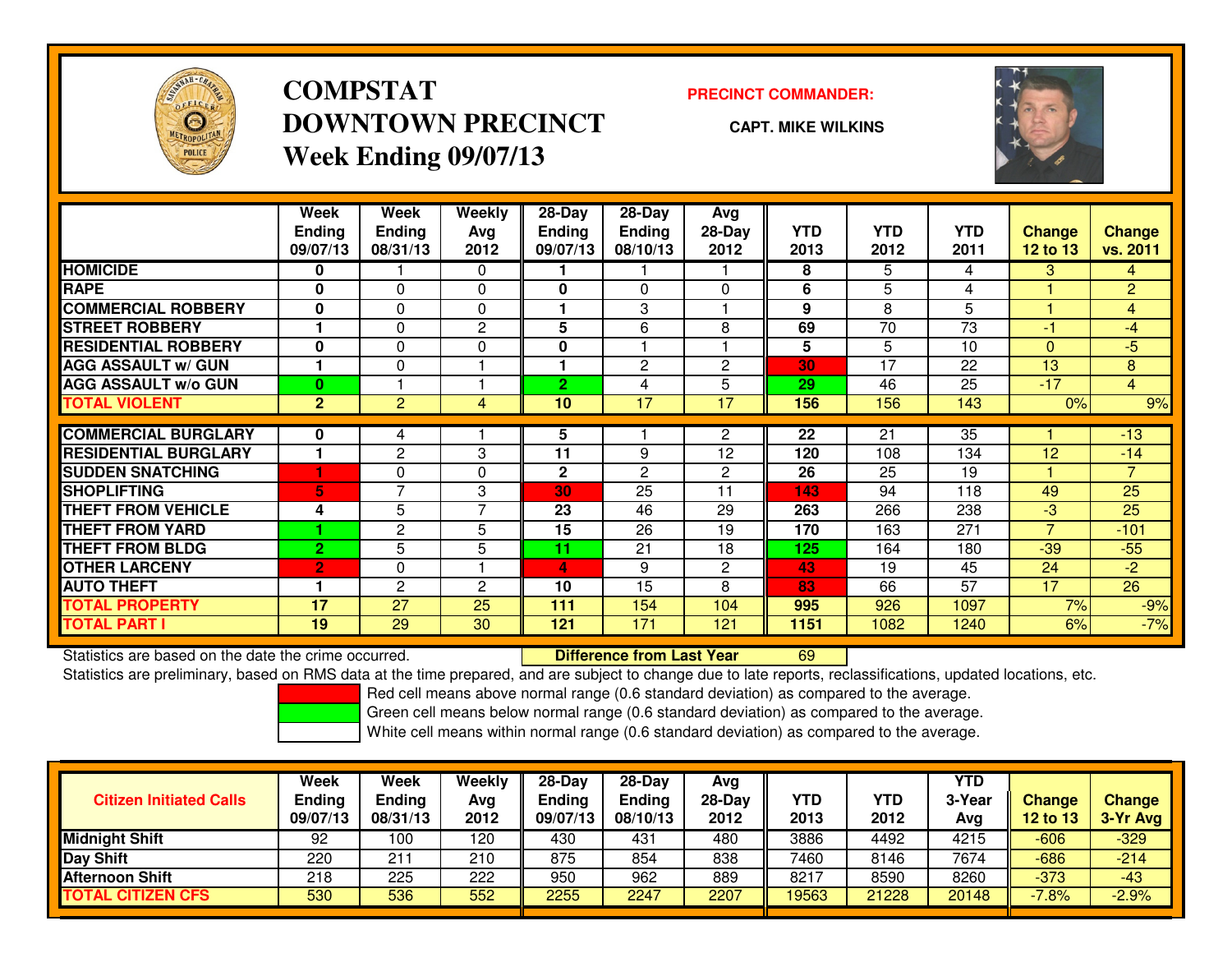

## **COMPSTATCENTRAL PRECINCT CAPT. DEVONN ADAMSWeek Ending 09/07/13**

### **PRECINCT COMMANDER:**



|                             | Week           | Week          | <b>Weekly</b> | $28-Day$      | $28-Day$        | Avg            |            |            |                 |                |                 |
|-----------------------------|----------------|---------------|---------------|---------------|-----------------|----------------|------------|------------|-----------------|----------------|-----------------|
|                             | <b>Ending</b>  | <b>Ending</b> | Ava           | <b>Ending</b> | <b>Ending</b>   | 28-Day         | <b>YTD</b> | <b>YTD</b> | YTD             | <b>Change</b>  | <b>Change</b>   |
|                             | 09/07/13       | 08/31/13      | 2012          | 09/07/13      | 08/10/13        | 2012           | 2013       | 2012       | 2011            | $12$ to $13$   | vs. 2011        |
| <b>HOMICIDE</b>             | 0              | 0             | $\Omega$      | 0             | $\mathbf{2}$    |                | 7          | 5          | 5               | $\overline{2}$ | $\overline{2}$  |
| <b>RAPE</b>                 | 0              | $\Omega$      | $\Omega$      | 0             | $\Omega$        | $\Omega$       | 5          |            | 5               | 4              | $\overline{0}$  |
| <b>COMMERCIAL ROBBERY</b>   | 1              | $\Omega$      | $\Omega$      |               | 3               | $\overline{c}$ | 11         | 10         | 5               |                | 6               |
| <b>STREET ROBBERY</b>       | $\bf{0}$       | 2             | $\mathbf{2}$  | 6             | 6               |                | 43         | 54         | 86              | $-11$          | $-43$           |
| <b>RESIDENTIAL ROBBERY</b>  | 1              | $\Omega$      | 0             |               | $\Omega$        | $\Omega$       | 5          | 3          | 3               | 2              | $\overline{2}$  |
| <b>AGG ASSAULT w/ GUN</b>   | $\bf{0}$       | 3             |               | 4             | 3               | 4              | 39         | 37         | $\overline{35}$ | 2              | $\overline{4}$  |
| <b>AGG ASSAULT w/o GUN</b>  | 3              | 0             |               | 5             | 6               | 3              | 42         | 35         | 32              | $\overline{7}$ | 10 <sup>°</sup> |
| <b>TOTAL VIOLENT</b>        | 5              | 5             | 4             | 17            | $\overline{20}$ | 16             | 152        | 145        | 171             | 5%             | $-11%$          |
| <b>COMMERCIAL BURGLARY</b>  |                | 6             |               | 11            | 3               | 4              | 60         | 31         | 72              | 29             | $-12$           |
| <b>RESIDENTIAL BURGLARY</b> | 16             | 6             | 10            | 40            | 22              | 39             | 313        | 343        | 398             | $-30$          | $-85$           |
| <b>ISUDDEN SNATCHING</b>    | 0              | $\Omega$      | 0             |               |                 |                | 8          | 9          | 18              | $-1$           | $-10$           |
|                             |                |               |               |               |                 |                |            |            |                 |                |                 |
| <b>SHOPLIFTING</b>          |                | 3             |               | 8             | 5               | 4              | 69         | 25         | 43              | 44             | 26              |
| <b>THEFT FROM VEHICLE</b>   | 10             | 12            | 9             | 51            | 47              | 35             | 324        | 318        | 368             | 6              | $-44$           |
| <b>THEFT FROM YARD</b>      | 4              | 5             | 5             | 15            | 16              | 20             | 138        | 204        | 311             | $-66$          | $-173$          |
| <b>THEFT FROM BLDG</b>      | $\bf{0}$       | 3             | 3             | 11            | 17              | 12             | 140        | 123        | 203             | 17             | $-63$           |
| <b>OTHER LARCENY</b>        | $\overline{2}$ | 2             | 0             | 6             | 3               |                | 31         | 13         | 23              | 18             | 8               |
| <b>AUTO THEFT</b>           | 6              | 5             | 3             | 25            | 29              | 12             | 148        | 106        | 140             | 42             | 8               |
| <b>TOTAL PROPERTY</b>       | 40             | 42            | 32            | 168           | 143             | 128            | 1231       | 1172       | 1576            | 5%             | $-22%$          |
| <b>TOTAL PART I</b>         | 45             | 47            | 36            | 185           | 163             | 145            | 1383       | 1317       | 1747            | 5%             | $-21%$          |

Statistics are based on the date the crime occurred. **Difference from Last Year** 

Statistics are preliminary, based on RMS data at the time prepared, and are subject to change due to late reports, reclassifications, updated locations, etc.

Red cell means above normal range (0.6 standard deviation) as compared to the average.

Green cell means below normal range (0.6 standard deviation) as compared to the average.

<sup>66</sup>

| <b>Citizen Initiated Calls</b> | Week<br>Ending<br>09/07/13 | Week<br>Ending<br>08/31/13 | <b>Weekly</b><br>Avg<br>2012 | $28-Day$<br><b>Ending</b><br>09/07/13 | $28 - Day$<br><b>Ending</b><br>08/10/13 | Avg<br>28-Day<br>2012 | YTD<br>2013 | YTD<br>2012 | <b>YTD</b><br>3-Year<br>Avg | Change<br>$12$ to $13$ | <b>Change</b><br>3-Yr Avg |
|--------------------------------|----------------------------|----------------------------|------------------------------|---------------------------------------|-----------------------------------------|-----------------------|-------------|-------------|-----------------------------|------------------------|---------------------------|
| Midnight Shift                 | 122                        | 103                        | 16                           | 455                                   | 443                                     | 463                   | 3822        | 4418        | 4127                        | $-596$                 | $-305$                    |
| Day Shift                      | 268                        | 252                        | 269                          | 991                                   | 1007                                    | 1078                  | 8767        | 10136       | 8898                        | $-1369$                | $-131$                    |
| <b>Afternoon Shift</b>         | 294                        | 276                        | 291                          | 135                                   | 1083                                    | 1163                  | 9541        | 10946       | 10344                       | $-1405$                | $-803$                    |
| <b>TOTAL CITIZEN CFS</b>       | 684                        | 631                        | 676                          | 2581                                  | 2533                                    | 2704                  | 22130       | 25500       | 23369                       | $-13.2%$               | $-5.3%$                   |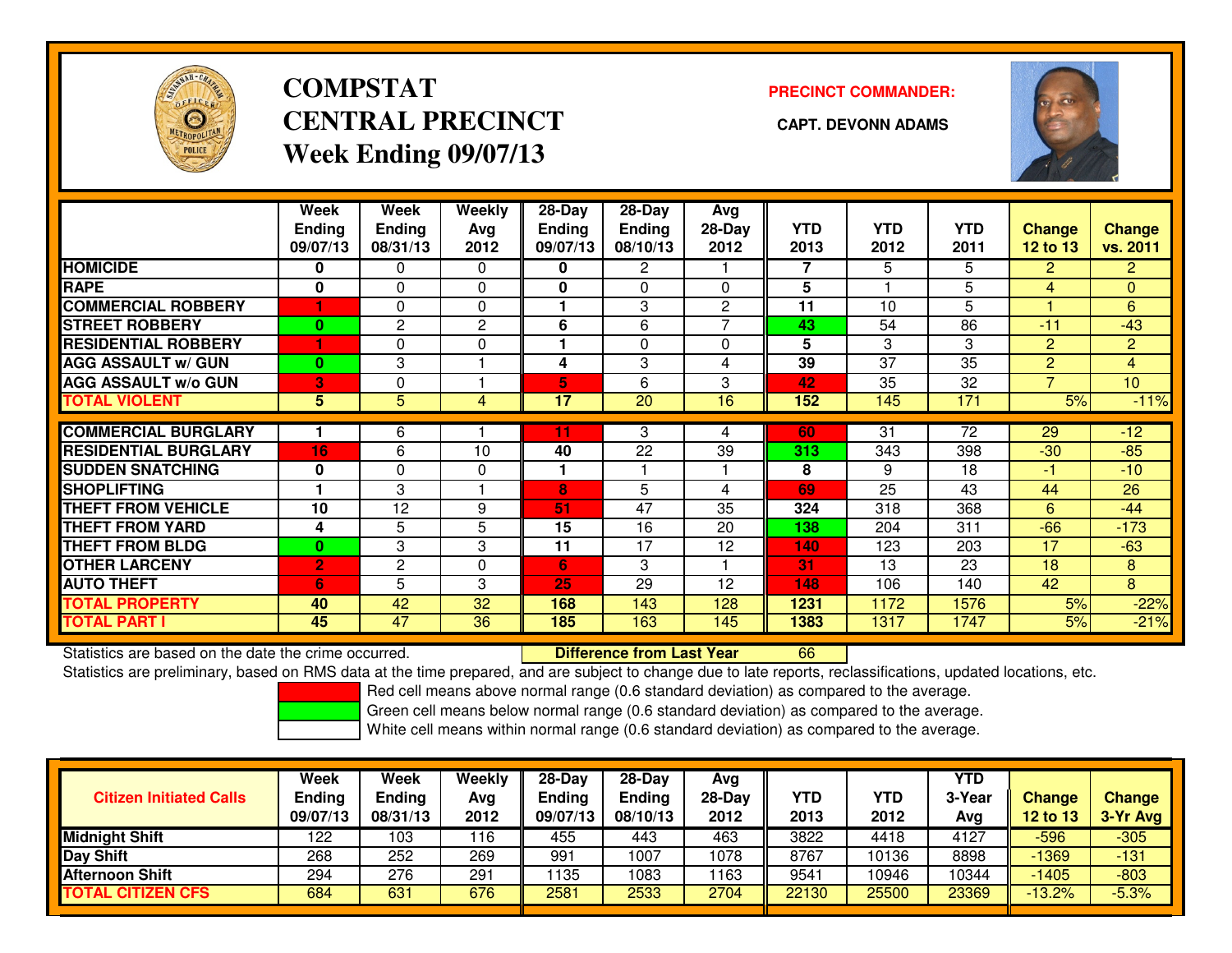

### **COMPSTAT PRECINCT COMMANDER: SOUTHSIDE PRECINCT CAPT. DEAN FAGERSTROMWeek Ending 09/07/13**



|                             | Week<br><b>Ending</b><br>09/07/13 | Week<br><b>Ending</b><br>08/31/13 | Weekly<br>Ava<br>2012 | $28-Day$<br>Ending<br>09/07/13 | $28-Day$<br><b>Ending</b><br>08/10/13 | Avg<br>$28-Day$<br>2012 | <b>YTD</b><br>2013 | <b>YTD</b><br>2012 | <b>YTD</b><br>2011 | <b>Change</b><br><b>12 to 13</b> | <b>Change</b><br>vs. 2011 |
|-----------------------------|-----------------------------------|-----------------------------------|-----------------------|--------------------------------|---------------------------------------|-------------------------|--------------------|--------------------|--------------------|----------------------------------|---------------------------|
| <b>HOMICIDE</b>             | 0                                 | 0                                 | $\Omega$              | 0                              | 0                                     | 0                       | 3                  | $\Omega$           | 3                  | 3                                | 0                         |
| <b>RAPE</b>                 |                                   | 0                                 | 0                     | $\overline{2}$                 | $\Omega$                              | 0                       | 5                  | 4                  | 5                  |                                  | $\mathbf{0}$              |
| <b>COMMERCIAL ROBBERY</b>   |                                   | 0                                 |                       | $\mathbf{2}$                   | 3                                     | 3                       | 14                 | 27                 | 14                 | $-13$                            | $\Omega$                  |
| <b>STREET ROBBERY</b>       | $\bf{0}$                          | 0                                 |                       |                                | 6                                     | 4                       | 20                 | 37                 | 46                 | $-17$                            | $-26$                     |
| <b>RESIDENTIAL ROBBERY</b>  | $\overline{2}$                    | 0                                 | 0                     | 3                              |                                       |                         | 7                  | 8                  | 10                 | $-1$                             | $-3$                      |
| <b>AGG ASSAULT w/ GUN</b>   | $\mathbf 0$                       | 0                                 | 0                     | 0                              | $\Omega$                              |                         | 9                  | 11                 | 8                  | -2                               |                           |
| <b>AGG ASSAULT w/o GUN</b>  | 0                                 |                                   |                       | $\mathbf{2}$                   | $\overline{2}$                        | 2                       | 23                 | 20                 | 22                 | 3                                |                           |
| <b>TOTAL VIOLENT</b>        | 4                                 |                                   | 3                     | 10                             | 12                                    | 12                      | 81                 | 107                | 108                | $-24%$                           | $-25%$                    |
|                             |                                   |                                   |                       |                                |                                       |                         |                    |                    |                    |                                  |                           |
| <b>COMMERCIAL BURGLARY</b>  | 3                                 | 2                                 |                       | 8                              | 3                                     | 6                       | 43                 | $\overline{53}$    | $\overline{33}$    | $-10$                            | 10                        |
| <b>RESIDENTIAL BURGLARY</b> | 3                                 | 9                                 | 8                     | 31                             | 33                                    | 31                      | 269                | 264                | 230                | 5                                | 39                        |
| <b>SUDDEN SNATCHING</b>     | $\mathbf 0$                       | $\Omega$                          | $\Omega$              |                                | $\Omega$                              |                         | 7                  | 7                  | 4                  | $\Omega$                         | 3                         |
| <b>SHOPLIFTING</b>          | 11                                | 16                                | 14                    | 63                             | 72                                    | 57                      | 480                | 490                | 555                | $-10$                            | $-75$                     |
| <b>THEFT FROM VEHICLE</b>   | 4                                 | 5                                 | 8                     | 18                             | 19                                    | 33                      | 253                | 284                | 230                | $-31$                            | 23                        |
| <b>THEFT FROM YARD</b>      |                                   |                                   | 3                     | 4                              | 10                                    | 13                      | 69                 | 132                | 130                | $-63$                            | $-61$                     |
| <b>THEFT FROM BLDG</b>      | 4                                 | $\overline{2}$                    | 5                     | 12                             | 30                                    | 19                      | 176                | 181                | 196                | $-5$                             | $-20$                     |
| <b>OTHER LARCENY</b>        |                                   | 0                                 | 0                     | $\mathbf{2}$                   | 4                                     | 2                       | 47                 | 22                 | 21                 | 25                               | 26                        |
| <b>AUTO THEFT</b>           |                                   | 0                                 | 3                     | 6                              | 9                                     | 13                      | 88                 | 115                | 86                 | $-27$                            | $\overline{2}$            |
| <b>TOTAL PROPERTY</b>       | 28                                | 35                                | 43                    | 145                            | 180                                   | 173                     | 1432               | 1548               | 1485               | $-7%$                            | $-4%$                     |
| <b>TOTAL PART I</b>         | 32                                | 36                                | 46                    | 155                            | 192                                   | 185                     | 1513               | 1655               | 1593               | $-9%$                            | $-5%$                     |

Statistics are based on the date the crime occurred. **Difference from Last Year**  $-142$ Statistics are preliminary, based on RMS data at the time prepared, and are subject to change due to late reports, reclassifications, updated locations, etc.

Red cell means above normal range (0.6 standard deviation) as compared to the average.

Green cell means below normal range (0.6 standard deviation) as compared to the average.

| <b>Citizen Initiated Calls</b> | <b>Week</b><br><b>Ending</b><br>09/07/13 | Week<br><b>Ending</b><br>08/31/13 | <b>Weekly</b><br>Avg<br>2012 | $28-Dav$<br><b>Ending</b><br>09/07/13 | $28-Dav$<br><b>Ending</b><br>08/10/13 | Avg<br>28-Dav<br>2012 | <b>YTD</b><br>2013 | YTD<br>2012 | <b>YTD</b><br>3-Year<br>Avg | <b>Change</b><br>12 to 13 | <b>Change</b><br>3-Yr Avg |
|--------------------------------|------------------------------------------|-----------------------------------|------------------------------|---------------------------------------|---------------------------------------|-----------------------|--------------------|-------------|-----------------------------|---------------------------|---------------------------|
| <b>Midnight Shift</b>          | 90                                       | 84                                | 91                           | 370                                   | 386                                   | 363                   | 3412               | 3497        | 3370                        | -85                       | 42                        |
| <b>Day Shift</b>               | 244                                      | 203                               | 239                          | 958                                   | 1024                                  | 956                   | 8742               | 9611        | 8898                        | -869                      | $-156$                    |
| <b>Afternoon Shift</b>         | 266                                      | 255                               | 253                          | 1003                                  | 1031                                  | 1012                  | 8607               | 9609        | 9041                        | $-1002$                   | $-434$                    |
| TOTAL CITIZEN CFS              | 600                                      | 542                               | 583                          | 2331                                  | 2441                                  | 2330                  | 20761              | 22717       | 21309                       | $-8.6%$                   | $-2.6%$                   |